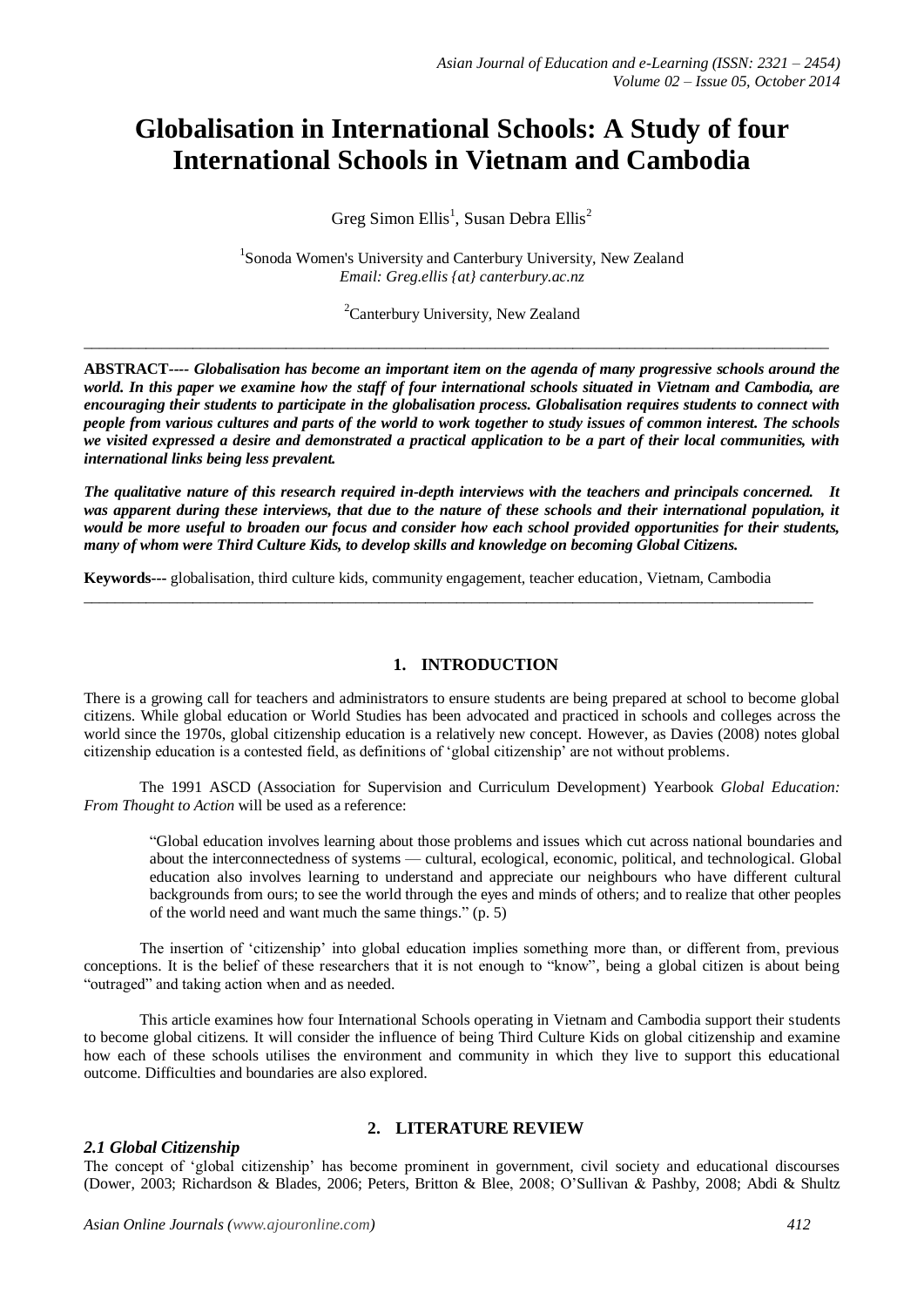2009, 2011). Different agendas and theoretical frameworks inform these discourses which construct different meanings to the words *global, citizenship* and *education*.

The UK Oxfam Curriculum for Global Citizenship (1991) defined a 'global citizen' as someone who:

- 1. is aware of the wider world and has a sense of their own role as a world citizen,
- 2. respects and values diversity,
- 3. has an understanding of how the world works economically, politically, socially, culturally, technologically and environmentally,
- 4. is outraged by social injustice,
- 5. is willing to act to make the world a more equitable and sustainable place,
- 6. Participates in and contributes to the community at a range of levels from the local to the global (p. 1).

Educators are encouraged to include aspects of global citizenship by 'bringing the world into their classrooms' or 'sending students into the world' through developing school partnerships, fundraising activities, study or volunteer abroad schemes and/or the promotion and deliberation of global issues and perspectives in the curriculum.

Unfortunately, some of the discourses which construct different meanings to the words *global, citizenship* and *education* tend to prescribe the adoption of strategies that very often exclude the complex historical, cultural and political nature of the issues, identities and perspectives embedded in global/local processes and events and in the production of knowledge about the self, the other and the world. Many of these projects seem to reverberate the simplistic us/them, here/there binarisms that have been identified by postcolonial critiques (Andreotti, 2006; Andreotti & Souza, 2008; Souza & Andreotti, 2009; Andreotti 2010; Andreotti, Jefferess, Pashby, Rowe, Tarc & Taylor, 2010; Andreotti 2011). Thus, despite claims of globality and inclusion, the lack of analyses of power relations and knowledge construction in this area often results in educational practices that are symbolic and tend to deficit theorize, pathologize or trivialize difference.

That is not to say that all cultural differences should be accepted but rather there should be a willingness to listen and debate different cultural perspectives. Osler (2000) noted that while cultural pluralism propounds openness to all cultures,

…that openness [does] not mean accepting any position proffered but ...instead being willing to give a genuine hearing to the reasons for any position held. The respect that cultural pluralism calls for is critical respect. The critique must be carried out in practice. The outcome cannot be guaranteed. (p. 56)

How people can "act to make the world a more equitable and sustainable place" (OXFAM, 1997, p. 3) is not always an easy issue to resolve either. There is no guarantee that voices calling for change will be heard. There are many examples of protests and marches being held that have not resulted in change.

# *2.2 Third Culture Kids*

The term Third Culture Kid refers to the "third culture" created by individuals who have grown up in multiple cultures when they are in the process of relating their societies, or sections thereof, to each other.

Third culture kid (TCK, 3CK) is a term coined in the early 1950s by America[n sociologist](http://en.wikipedia.org/wiki/Sociologist) an[d anthropologist](http://en.wikipedia.org/wiki/Anthropologist) [Ruth Hill Useem,](http://en.wikipedia.org/wiki/Ruth_Hill_Useem) 2009 "to refer to the children who accompany their parents into another society". These included American Foreign Service officers, missionaries, technical aid workers, businessmen, educators, and mediarepresentatives living in India – the first culture being the country from which the parents originated (the home culture), the second the country in which the family was currently living (the host culture), and the third, the expatriate community in the host country (Pollock & [Van Reken, 2001;](http://www.sciencedirect.com.ezproxy.canterbury.ac.nz/science/article/pii/S0147176712000971#bib0095) [Useem, 1993\)](http://www.sciencedirect.com.ezproxy.canterbury.ac.nz/science/article/pii/S0147176712000971#bib0150).

Terms such as trans-culture kid or [Global nomad](http://en.wikipedia.org/wiki/Global_nomad) are also used by some. More recently, Sociologist David C. Pollock also referred to children who had spent a significant part of their developmental years outside of their parents' culture as "Third Culture Kids". "TCKs frequently build relationships to all of the cultures they experience," he writes, "but do not have full ownership of any of them. Although elements from each culture may be assimilated into the TCK's life experience, the sense of belonging is in relationship to others of similar background."(Pollock & Van Reken, 2001, p.19)

Studies show that on average, these kids mature faster, are more independent and introspective, more sophisticated and cosmopolitan, and far more knowledgeable about the world than their compatriots from their country of birth [\(Sheard,](http://www.sciencedirect.com.ezproxy.canterbury.ac.nz/science/article/pii/S0147176712000971#bib0120) 2008). Acculturation is stressful but the experience of having to fit in and being in contact with different languages and cultures strengthens cultural empathy and open-mindedness. (Radar & Sittig, 2003; Dewaele & van Oudenhoven, 2009)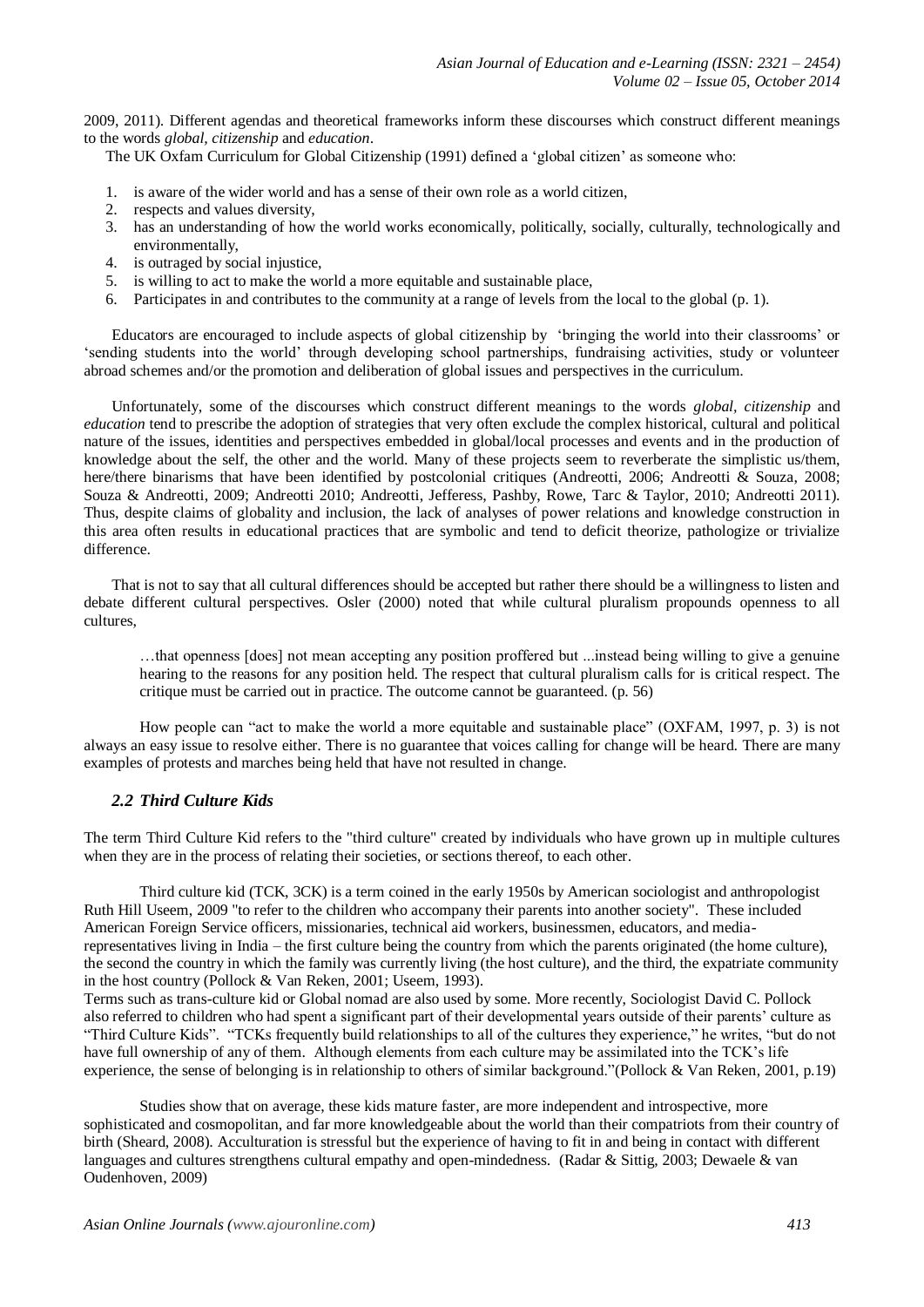The following traits of TCKs are general traits observed during several research projects conducted. Naturally they do not apply to all TCKs.Because TCK's have been exposed to change, location, schools, friends and culture they are often able to cope with a new culture more easily. They are in a continual process of adapting and relating the culture(s) they are coming from, with the new cultures they are entering every few years.

Many are able to make friends quickly and importantly maintain established friendships. This has become much easier in today's world of technology. It has become much easier to keep in touch through voice over IP applications on the Internet, like Skype, for free. Internet technology has become a lifeline for TCKs. Children can play computer games with friends across the world, social networking sites offer the opportunity to keep in touch and tweeting and blogging have become common place TCKs on the whole have a clearer worldview and understand that one can hold a personal truth, and still acknowledge the existence of other truths being held in other cultures, without necessarily being impelled to change the views of others to conform to their own [\(Straffon,](http://www.sciencedirect.com.ezproxy.canterbury.ac.nz/science/article/pii/S0147176712000971#bib0140) 2003).

They are able to view commonalities between cultures, viewing themselves first as humans, in a Global World, rather than being connected to any particular culture (Dewaele & van [Oudenhoven,](http://www.sciencedirect.com.ezproxy.canterbury.ac.nz/science/article/pii/S0147176712000971#bib0015) 2009).Because they have friends all over the world, they have compassion, empathy and concern for people who live in other parts of the world, whose culture they have known personally (Eakin, 1998; [Smith,](http://www.sciencedirect.com.ezproxy.canterbury.ac.nz/science/article/pii/S0147176712000971#bib0135) 1996).

According to Schaetti (1996) a consequence of their global living experiences means they are not attached to any particular culture. Many TCKs feel at home anywhere on the planet. They also have the capacity to select and integrate aspects from many different cultures that they have experienced. This gives them a strong cultural openness and understanding that is beyond the grasp of mono-cultural children.

They do not feel separate or isolated, as they move around the planet. They carry an inner confidence that if necessary, they could survive anywhere (Pollock & Van Reken, 1999). There are enormous benefits that these kids discover, as they grow up and become 'Global Citizens', who know how to be equally at ease anywhere in the world. They are truly 'Inhabitants of the World' - Global Citizens who can take a job in any culture, and fit in.Third Culture Kids tend to grow up within a globalized culture marked by well-travelled parents and friends, international schools and vast future opportunities. They are influenced by highly educated parents and research validates that most excel in higher education and future careers (Hill, Useem, Baker & Cottrell, 1999). However, this nomad lifestyle is not only accompanied by advantages, there are disadvantages too, which this report wishes to acknowledge. For the purpose of this study the focus is on positive attributes that being a TCK bring to becoming a Global Citizen.

It's interesting to note that President Barack Obama was a TCK.

# **3. METHOD**

Four International Schools were visited. Information regarding the research and an outline of topics and questions to be asked and discussed was sent prior to the meeting. Interviews were carried out with the principals of each school and tours of the buildings and observations of programmes offered were undertaken. Interviews were taped to ensure all relevant information was collected. Permission was also sought for further contact if needed for clarification or additional information.

 Two schools were in Vietnam. One school was in Hanoi, and the other school was in Ho Chi Minh City. The other two schools visited were in Cambodia, both in the city of Phnom Penh. In each of these schools the international TCKs were expected to speak English. English was the main form of tuition, however all schools offered English language support as well as opportunities to learn another foreign language.

 Parents had chosen these schools to maintain linguistic stability and to ensure that their children would not fall behind due to linguistic problems. Also in many instances the local education system was not deemed suitable which is typical for many parents when opting to send their children to International schools whilst living abroad (Hayden, 2011). Also the curriculum had been chosen to ensure relevance and easy access to higher academic study in "home" countries.

 Where their own language was not available, families had chosen English-speaking schools for their children. They had done this because of the linguistic and cultural opportunities being immersed in English might provide their children when they were older.

The population of these schools was [expatriates](http://en.wikipedia.org/wiki/Expatriate) and children from the local upper middle class. Lauder (2007) refers to this group of children as "aspirant indigenous elites" (p. 442).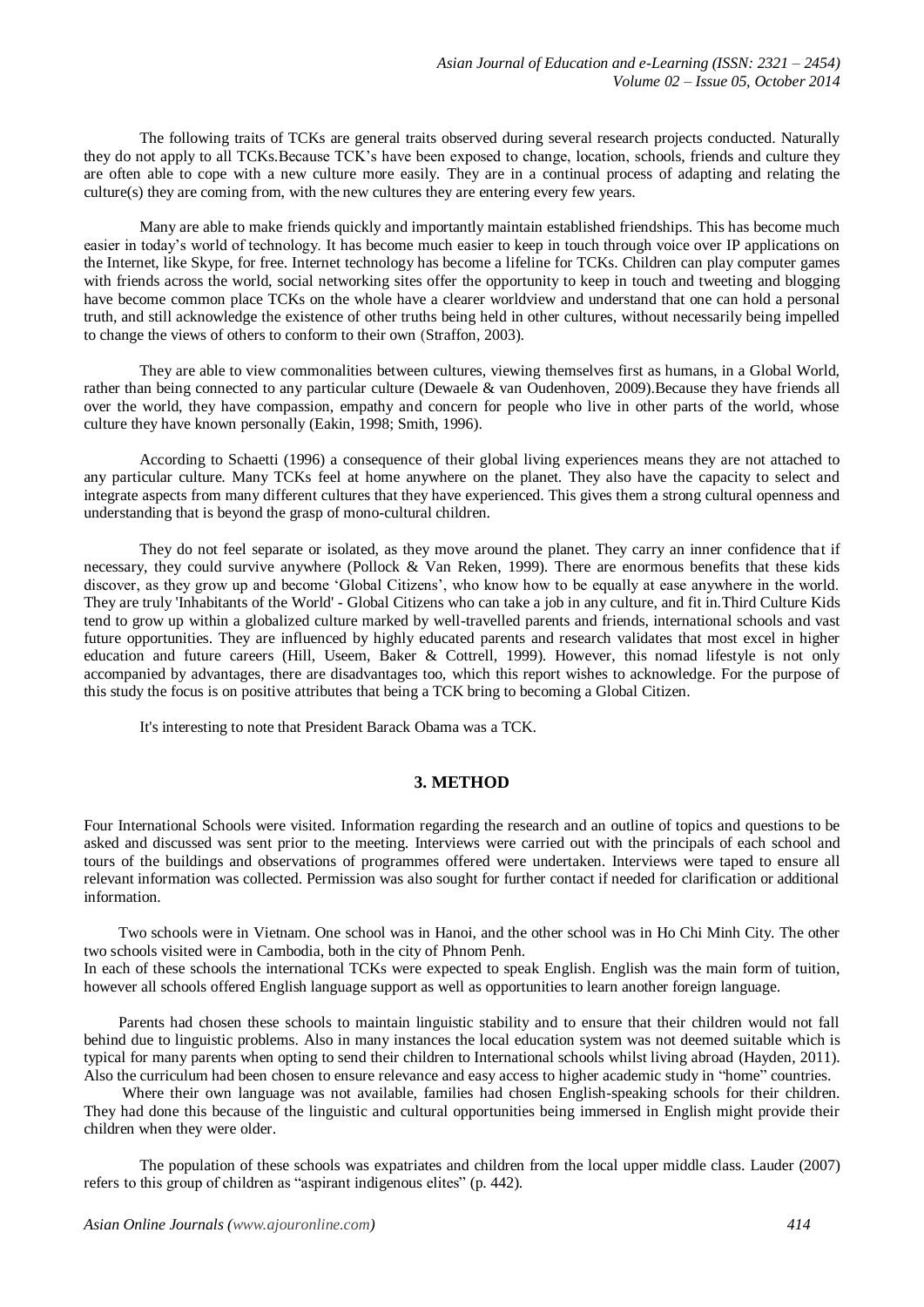# **4. RESULTS**

There were some clear similarities between all schools.

When looking at the literature review it was clear that many attributes of a TCK fit the criteria for a global citizen just by the nature of the experience they are having. This international experience ensures they are aware of the wider world.

All students mixed with a large number of students from a variety of cultures. There was strong evidence in all schools that diversity was respected and valued.

This was certainly the cases in the four schools visited.

Principal 1: Most students at this school fit very quickly into the new school environment and establish friendships within a short period of time. They are very adaptable. This is especially so when they are moving regularly with their families from country to country.

Principal 2: Friendships are formed across cultures. Language barriers can inhibit communication initially but I love watching children find new ways to communicate and have fun together. For a long time communication can be difficult then suddenly it all happens and the children are talking.

Principal 3: Racism is rare and there have been very few reports from teachers of it. The children are very accepting of each other and appear to enjoy the diversity the school offers. School lunches cater for different cultural requirements but often students choose food and drinks from cultures other than their own.

In all schools there was evidence of the cultural backgrounds of both staff and students celebrated through photographs, wall displays and signage.

Local community support received far greater emphasis than international links which were often "hit and miss" depending on contacts or associations individual teachers or schools may have had.

Principal 2: There are no formal relationships with schools from another country. However, if a teacher or student has a contact from a previous school then there are times when some ongoing communication occurs. This is difficult to maintain due to the transient nature of staff and students alike.

Each school had a range of programmes in place for community involvement. All students participated in and contributed to the community at a range of levels from the local to the global. As expected there was a clear differentiation in the expectations of this involvement depending on the age of the child. Activities to participate in the local community and to support different causes and charitable organisations were expected throughout all year levels. There was a greater involvement and support given by the teacher to the younger children.

Principal 2: Every year group has a special project that involves supporting a community charity. These charities are selected on their suitability to the particular age of the students. For instance the juniors are involved in an animal charity. We do not want them fund raising and just giving money however to the cause. We don't want this involvement to be symbolic. Students need to have some involvement in the charity and support it in more ways than just financially.

This response was typical of the other three schools.

Principal 4: Our students need to develop an awareness and knowledge of their local community and feel that they can be active in making a difference to an injustice or act to improve a situation that they identify. It's not enough to find out about it – we have to help to do something about it.

Principal 3: Parents have come to work in this country mostly through church and charity based organisations. Many children are involved in projects outside the school supporting the local community because of the importance their parents place on this work.

Although each school in this study used a different curriculum, based generally on the home country they were linked to, every school had adapted this to fit with their local community and the population they served. Content was developed according to age, curriculum requirements and to support learning about how the world works economically, politically, socially, culturally, technologically and environmentally.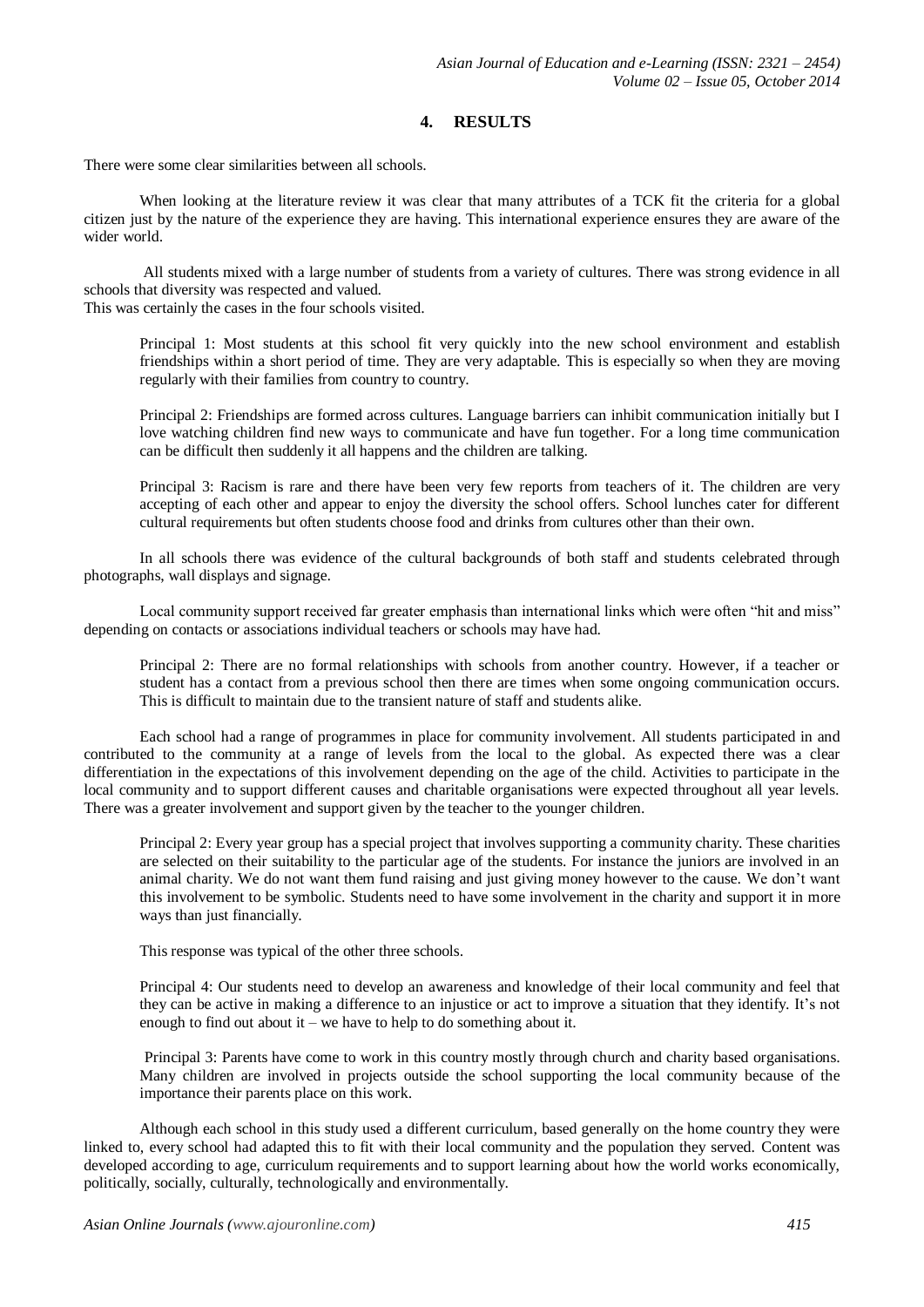The relevance of content is inherently connected to students' motivation to participate and learn (Frymier, 2002). When introducing global issues through relevant content, students formed links between the international world and their own lifestyles and communities. This engagement supports local and global awareness (Battistoni, Longo, & Jayanandhan,

2009).

Principal 2: "It is really important that we adapt our curriculum to ensure the learning is relevant and part of the students' experiences and interests. It has little relevance if we don't make learning applicable to where we are living"

Principal 1: We consider the curriculum, what needs to be covered and then look at the topics and events happening locally and internationally that might be of interest or benefit to our students to decide what will be covered at certain times during the year.

Teachers were open and interested in Global Citizenship.

Principal 4: "Because of the nature of the teachers, and their own experiences of living in an unfamiliar culture, all are open, positive and constructive when discussing Global Citizenship."

## *4.1 Barriers to community engagement*

There were some barriers and difficulties noted.

Principal 3: There are some parents within our community that believe their children have enough exposure to the local community just by the fact that they live in it. We have to be careful about the programmes we plan so that we don't create negative community backlash. Also we have to be sensitive and ensure we don't expose children to situations that are frightening and outside their ability to cope. Living in a third world country can provide some pretty disturbing situations."

Principal 2: It is not always easy to plan visits and get access to sites we wish to visit. For example some of our older students were contacting an organisation they wanted to work with and help but this proved impossible. There are a number of reasons for this happening.

[Pollock](http://www.sciencedirect.com.ezproxy.canterbury.ac.nz/science/article/pii/S0147176712000971#bib0095) and Van Reken (2001) found that TCKs are often less prejudiced due to their time among culturally and ethnically diverse people. They report that a few TCKs, however, become more prejudiced as a result of their experiences and go on to suggest that this increase is related to their position of privilege in the host culture.

Principal 2: We are working hard with a small group of students and parents who do not wish to engage with the local community at any level. There is definitely a sense of superiority that we are working hard to overcome. Also some of the local students who attend this school do not want to mix with their compatriots.

One principal reported the importance of ensuring one nationality didn't dominant the school population.

Principal 4: We never allow more than one third of any culture to dominate our school population – both across the school and within any particular class. This stops language or culture clicks from occurring. I have worked in a number of International schools and it has always been a good approximate rule to go by

# **5. CONCLUSION**

The four schools visited have a focus on ensuring all people in their school community, many from different cultures, races, religions, and nations develop partnerships of cooperation and dialogue. There are strong programmes and expectations in place that value this diversity. Existing evidence around TCKs empathy for other cultures was reflected in the observations of these researchers.

Programmes are in place that develop the students' ability to understand how the world works and their preparation for active participation. These were expanded and developed based on age appropriateness.

If we consider the OXFAM definition that draws attention to the 'active' role of global citizens then these schools are providing knowledge, skills, and commitment needed to change the world to make it more just and democratic. They are beginning the process of ensuring their students will develop into global citizens who will be able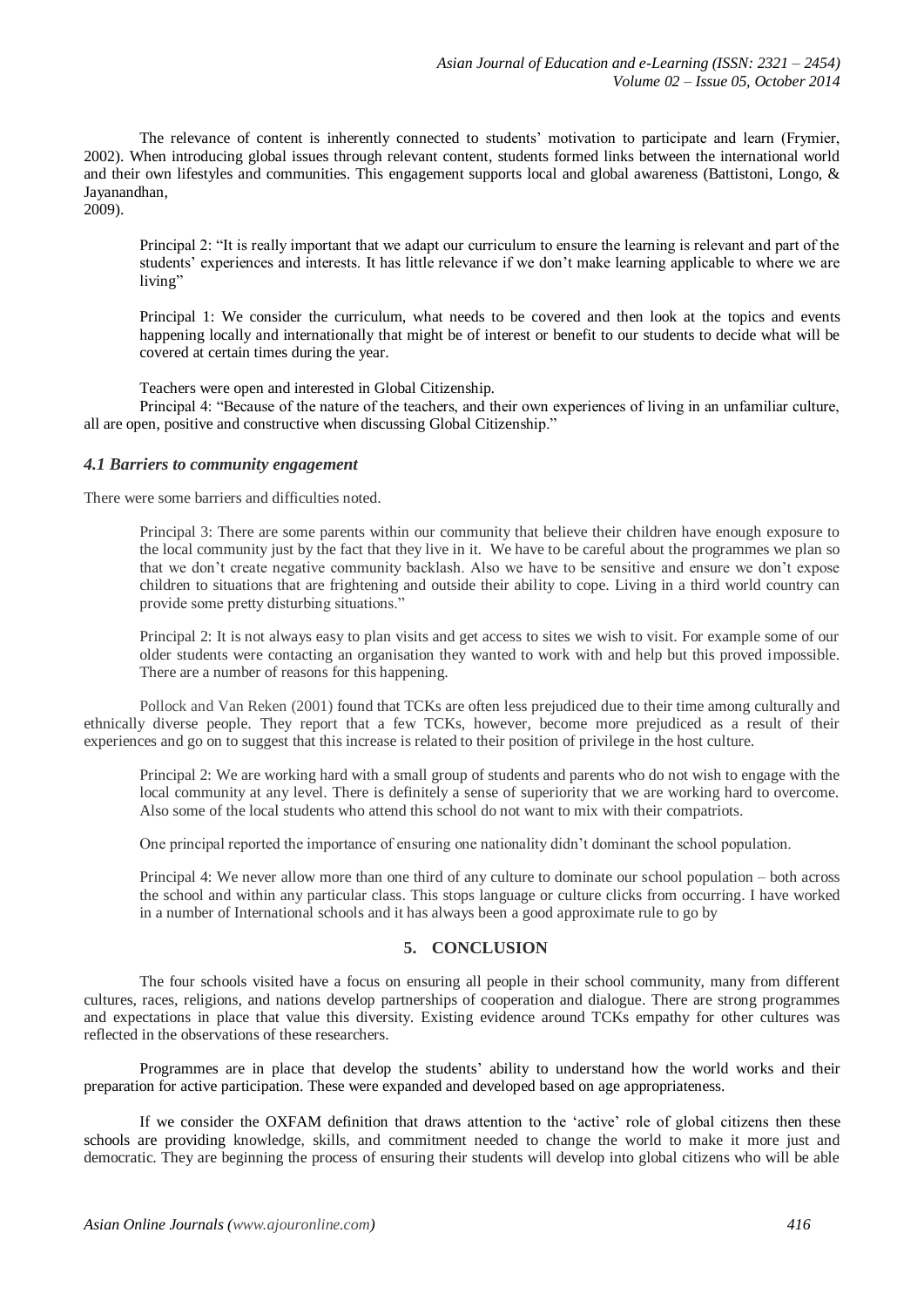to work together to solve the world's intractable problems. They are in a privileged position to be able to do this due to their international community.

It is the hope of these researchers that this knowledge about diverse ethnic and cultural perspectives will guide action that will create a humane and just world.

Educators observed are working to help their students formulate possibilities for action to change the world to make it more democratic and just. Critique without hope may leave students disillusioned and without agency (Freire, 1997).

#### *5.1 Future Research Possibilities*

Student voice would add depth to understanding about students' outrage around social injustice and their commitment to "action" and "making a difference" to ensure the world is a more equitable and sustainable place.

An in depth look at Inquiry learning would also be useful in these schools-the extent to which teachers direct the learning and "action". It would also be interesting to discover how much control the students felt they had over their own learning and making decisions about important issues and how they could respond to them.

## **6. REFERENCES**

- [1]Abdi, A. A. & Shultz, L. (Eds.) (2008). *[Educating for Human Rights and Global Citizenship](https://http/books.google.ca/books?hl=en&lr=&id=NGyDQrJVYv8C&oi=fnd&pg=PA81&dq=educating+for+human+rights+and+global+citizenship&ots=ag0yolBn6S&sig=1ZPVfBj4zRcnlTa6_pZasNwLXEM#v=onepage&q&f=false)*. Albany, NY: SUNY press.
- [2]Andreotti, V. (2006). Soft vs. critical global citizenship education. *Policy and Practice: A Development Education Review*, 3, 40–51.
- [3]Andreotti, V., Souza, L. (2008). Global learning in the knowledge society: four tools for discussion. *Journal of Development Education Research and Global Education*, 31:7-12.
- [4]Andreotti, V., Jefferess, D., Pashby, K., Rowe, C., Tarc, P. and Taylor, L. (2010) 'Difference and Conflict in Global Citizenship in Higher Education in Canada'. *International Journal of Development Education and Global Learning* 2(3):5-24.
- [5]Andreotti, V. (2010a). Global education in the 21st century: Two different perspectives on the 'post-' of postmodernism. *International Journal of Development Education andGlobal Learning*, 2(2), 5–22.
- [6]Andreotti, V. (2011a).*Actionable postcolonial theory in education*. New York, NY: PalgraveMacmillan.
- [7]Andreotti, V. (2011b). Engaging the (geo) political economy of knowledge construction: Towardsdecoloniality and diversality in global citizenship education.*Globalization, Society and Education Journal*, 9(3-4):381-397.
- [8]Battistoni, Richard M., Nicholas V. Longo, & Stephanie R. Jayanandhan. "Acting Locally in a Flat World: Global Citizenship and the Democratic Practice of Service-Learning." *Journal of Higher Education Outreach and Engagement*, Vol. 13 (2009): 89-108.
- [9]Dewaele, J.-M., & Van Oudenhoven, J.P. (2009). The effect of multilingualism/multiculturalism on personality: No gain without pain for third culture kids? *International Journal of Multilingualism, 6* (4), 443-459.
- [10]Frymier, A. B. (2002). Making content relevant to students. In J. L. Chesebro and J. C. McCroskey (Eds.), *Communication for teachers* (pp. 83-92). Boston: Allyn and Bacon.
- [11]Gottesdiener, L. (2011, June 7). Japan's youth build generation's identity
- [12[\]Hayden, M. C.](http://www.bath.ac.uk/view/person_id/391.html) & Thompson, J. J., 2011[. Teachers for the international school of the future.](http://opus.bath.ac.uk/24139/) *In*: Bates, R., ed. *Schooling Internationally: Globalisation, Internationalisation and the Future for International Schools.* London: Routledge, pp. 83-100.
- [13]Lauder, H., Brown, P., Dillabough, J. & Halsey, A. (2007). Introduction: The prospects for Education: Individualization, Globalization, and Social Change. In H. Lauder, P. Brown, J. Dillbough & A. Halsey (Eds). *Education, Globalization & Social Change*, 1-70, Oxford, New York
- [14]Peters, M., Britton, A. & Blee, H (eds.) Global Citizenship Education: Philosophy, Theory and Pedagogy. Series: Contexts of Education. Sense Publishers, Rotterdam, The Netherlands, pp. 388-400. ISBN 9789087903749
- [15]Nigel Dower, "Global Citizenship: Yes or No?" in *Global Citizenship: A Critical Introduction*, ed. Nigel Dower and John Williams (New York: Routledge, 2002); Michael Karlberg, "Discourse, Identity, and Global Citizenship," *Peace Review* 20, no. 3 (2008).
- [16]Osler, A. (2000a) 'Introduction', in A. Osler (ed.) Citizenship and Democracy in Schools. Stoke: Trentham, pp. ixxii.
- [17]O'Sullivan, M., & Pashby, K. (Eds.). (2008). Global citizenship education: Canadian perspectives. Rotterdam, The Netherlands: Sense Publishers B.V.
- [18]OXFAM. (1997). A curriculum for global citizenship. Oxford, UK: OXFAM.